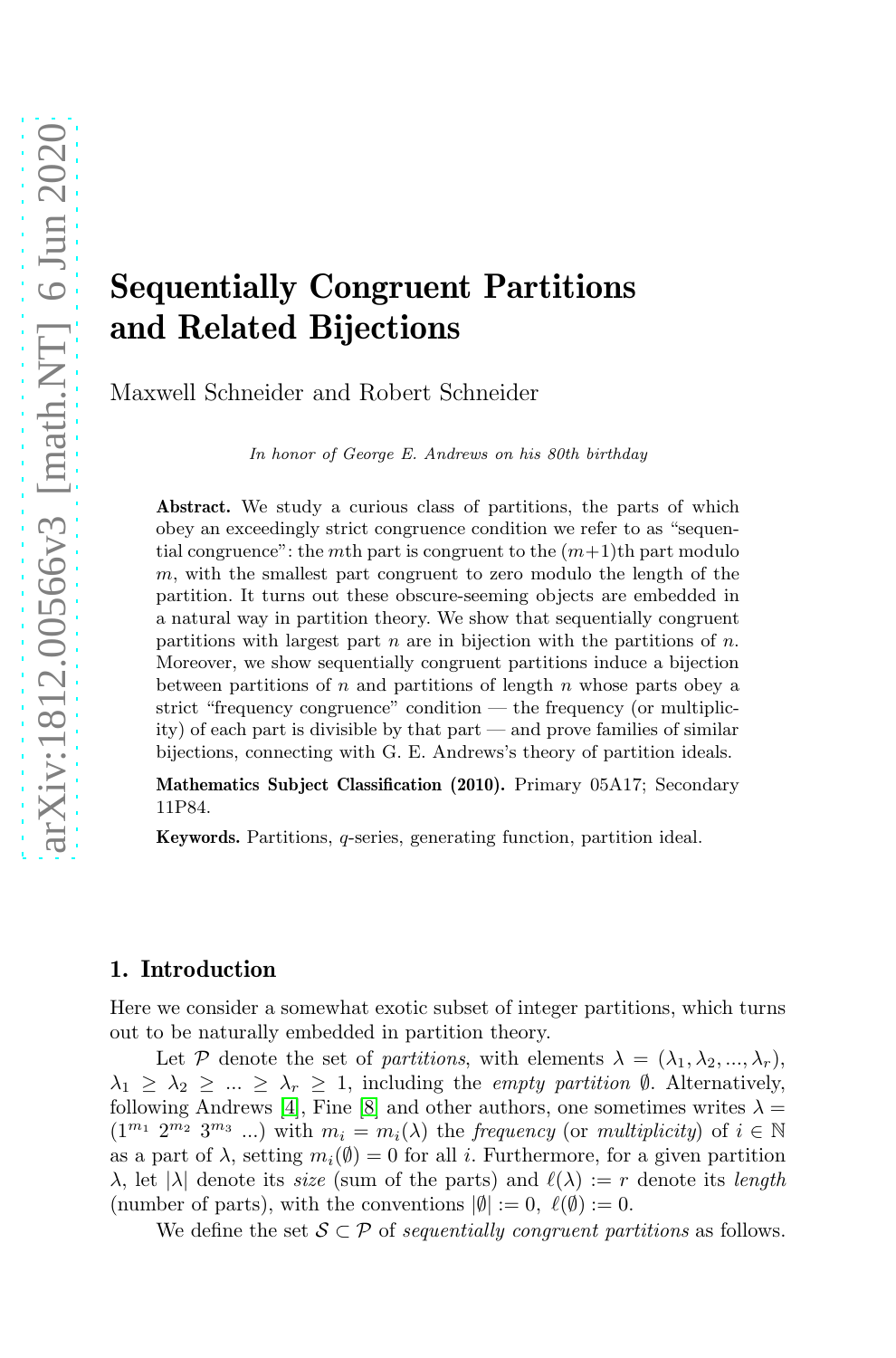**Definition 1.1.** We define a partition  $\lambda$  to be *sequentially congruent* if the following congruences between the parts are all satisfied:

$$
\lambda_1 \equiv \lambda_2 \pmod{1}, \ \lambda_2 \equiv \lambda_3 \pmod{2}, \ \lambda_3 \equiv \lambda_4 \pmod{3}, \ \dots,
$$
  
\n $\lambda_{r-1} \equiv \lambda_r \pmod{r-1},$ 

and for the smallest part,  $\lambda_r \equiv 0 \pmod{r}$ .

For example, the partition  $(20, 17, 15, 9, 5)$  is sequentially congruent, because  $20 \equiv 17 \pmod{1}$  trivially,  $17 \equiv 15 \pmod{2}$ ,  $15 \equiv 9 \pmod{3}$ ,  $9 \equiv$ 5 (mod 4), and finally  $5 \equiv 0 \pmod{5}$ . On the other hand,  $(21, 18, 16, 10, 6)$ is not sequentially congruent, for while the first four congruences still hold, clearly  $6 \not\equiv 0 \pmod{5}$ . Note that increasing the largest part  $\lambda_1$  of any  $\lambda \in \mathcal{S}$ yields another partition in  $\mathcal{S}$ , as does adding or subtracting a fixed integer multiple of the length  $r$  to all its parts, so long as the resulting parts are still positive.

No doubt, this strict congruence restriction on the parts hardly appears natural. However, it turns out sequentially congruent partitions are in oneto-one correspondence with the entire set  $P$ .

## <span id="page-1-2"></span>2. Bijections Between S and  $P$

Let  $\mathcal{P}_n$  denote the set of partitions of n, as usual let  $p(n) = \#\mathcal{P}_n$  (with  $\#Q$  the cardinality of a set Q), and let  $S_{lg=n}$  denote sequentially congruent partitions  $\lambda'$  whose largest part  $\lambda'_1$  equals *n*.

<span id="page-1-1"></span>**Theorem 2.1.** There exists a bijection  $\pi$  between the set  $\mathcal{P}$  and the set  $\mathcal{S}$  such that

$$
\pi(\mathcal{P}_n)=\mathcal{S}_{\lg=n}.
$$

Moreover, we have

 $\#\mathcal{S}_{\lg n} = p(n).$ 

Proof. We prove the theorem directly by construction.

For partition  $\lambda = (\lambda_1, \lambda_2, ..., \lambda_i, ..., \lambda_r)$ , one constructs a sequentially congruent dual

$$
\lambda' = (\lambda'_1, \lambda'_2, ..., \lambda'_i, ..., \lambda'_r)
$$

by taking the parts equal to

<span id="page-1-0"></span>
$$
\lambda'_i = i\lambda_i + \sum_{j=i+1}^r \lambda_j.
$$
\n(2.1)

Note that  $\lambda'_r \equiv 0 \pmod{r}$  as  $\sum_{j=r+1}^r$  is empty; the other congruences between successive parts of  $\lambda'$  are also immediate from equation [\(2.1\)](#page-1-0).

Let us take

$$
\pi\colon \mathcal{P}\to \mathcal{S}
$$

to be the map defined by this construction, with  $\lambda' = \pi(\lambda)$ . The above argument establishes, in fact, that we have more strongly  $\pi \colon \mathcal{P}_n \to \mathcal{S}_{\lg n}$ .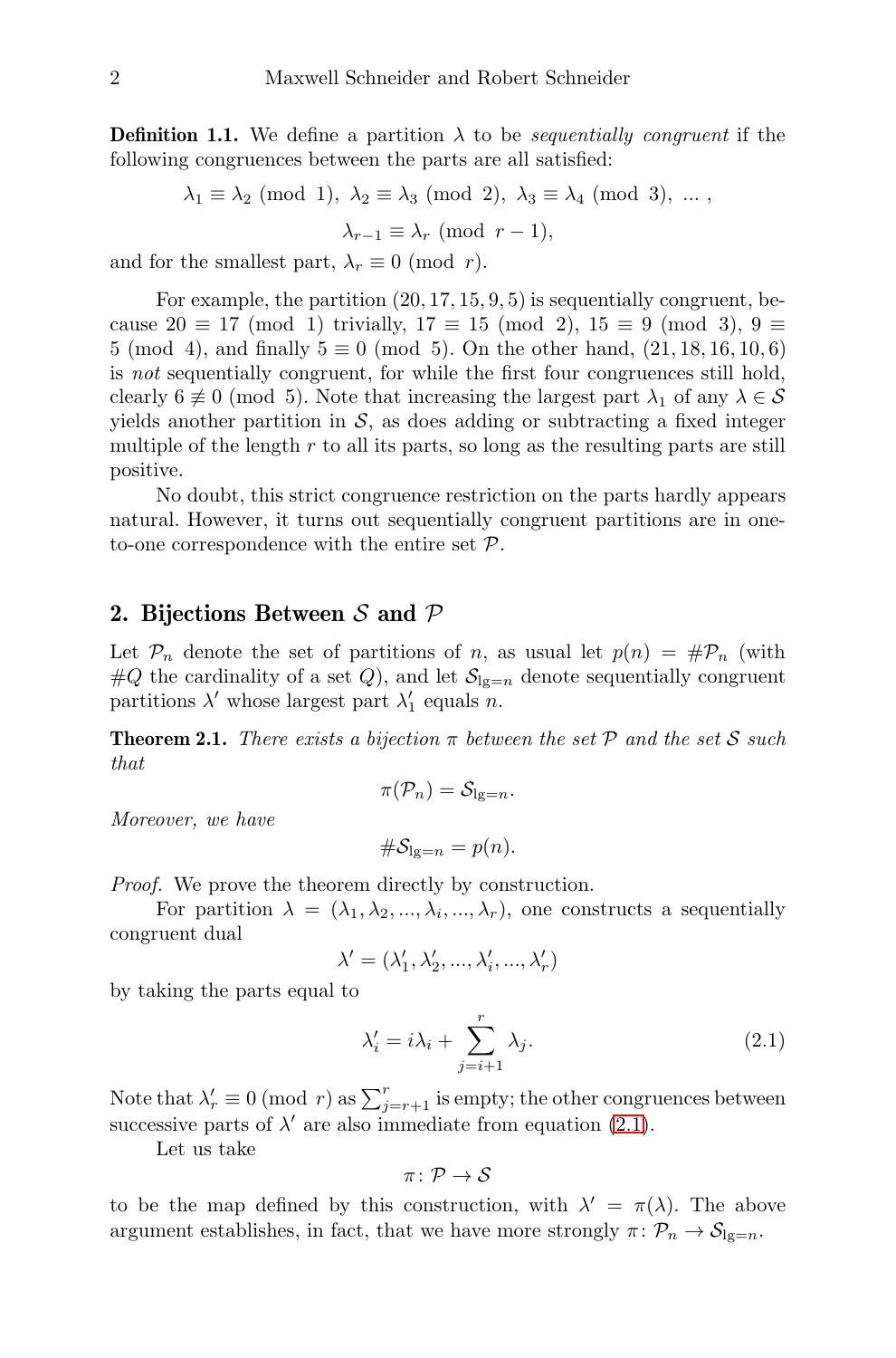Conversely, given a sequentially congruent partition  $\lambda'$ , one can recover the dual partition  $\lambda$  by working from right-to-left. Begin by computing the smallest part

<span id="page-2-0"></span>
$$
\lambda_r = \frac{\lambda'_r}{r},\tag{2.2}
$$

then compute  $\lambda_{r-1}, \lambda_{r-2}, ..., \lambda_1$  in this order by taking

<span id="page-2-1"></span>
$$
\lambda_i = \frac{1}{i} \left( \lambda_i' - \sum_{j=i+1}^r \lambda_j \right). \tag{2.3}
$$

We define the inverse map  $\pi^{-1}$  from the algorithm in [\(2.2\)](#page-2-0) and [\(2.3\)](#page-2-1), i.e.,  $\pi^{-1}(\lambda') = \lambda$ :

<span id="page-2-4"></span>
$$
\pi^{-1}: \mathcal{S} \to \mathcal{P}.\tag{2.4}
$$

Noting that the uniqueness of  $\lambda$  implies the uniqueness of  $\lambda'$ , and vice versa, the bijection between  $S$  and  $P$  follows from this two-way construction.

Furthermore, since  $\lambda'_1 = |\lambda|$ , then every partition  $\lambda$  of n corresponds to a sequentially congruent partition  $\lambda'$  with largest part n, and vice versa.  $\Box$ 

The sets  $P$  and  $S$  enjoy another interrelation that can be used to compute the coefficients of infinite products. Now, it is a rewriting of Equation 22.16 in Fine [\[8\]](#page-9-1) that for a function  $f: \mathbb{N} \to \mathbb{C}$  and  $q \in \mathbb{C}$  with  $f, q$  chosen such that the product converges absolutely, we have

<span id="page-2-2"></span>
$$
\prod_{n=1}^{\infty} (1 - f(n)q^n)^{-1} = \sum_{\lambda \in \mathcal{P}} q^{|\lambda|} \prod_{i \ge 1} f(i)^{m_i},
$$
\n(2.5)

where  $m_i = m_i(\lambda)$  is the frequency of i as a part of  $\lambda$ , and the sum on the right is taken over all partitions  $\lambda$ . Of course the canonical case would be, for  $|q|$  < 1, the identity

<span id="page-2-5"></span>
$$
\prod_{n=1}^{\infty} (1 - xq^n)^{-1} = \sum_{\lambda \in \mathcal{P}} x^{\ell(\lambda)} q^{|\lambda|},\tag{2.6}
$$

which enjoys many beautiful q-series representations (see [\[4,](#page-9-0) [6,](#page-9-2) [8\]](#page-9-1))

It follows from an extension of [\(2.5\)](#page-2-2) in [\[10\]](#page-9-3) that the product on the left side of [\(2.5\)](#page-2-2) can also be expressed as a sum over sequentially congruent partitions.

Let  $\lg(\lambda) = \lambda_1$  denote the *largest part* of partition  $\lambda$ , and set  $\lambda_k = 0$  if  $k > \ell(\lambda)$ .

<span id="page-2-3"></span>**Theorem 2.2.** For  $f: \mathbb{N} \to \mathbb{C}$ ,  $q \in \mathbb{C}$  such that the product converges absolutely, we have

$$
\prod_{n=1}^{\infty} (1 - f(n)q^n)^{-1} = \sum_{\lambda \in \mathcal{S}} q^{\lg(\lambda)} \prod_{i \ge 1} f(i)^{(\lambda_i - \lambda_{i+1})/i}.
$$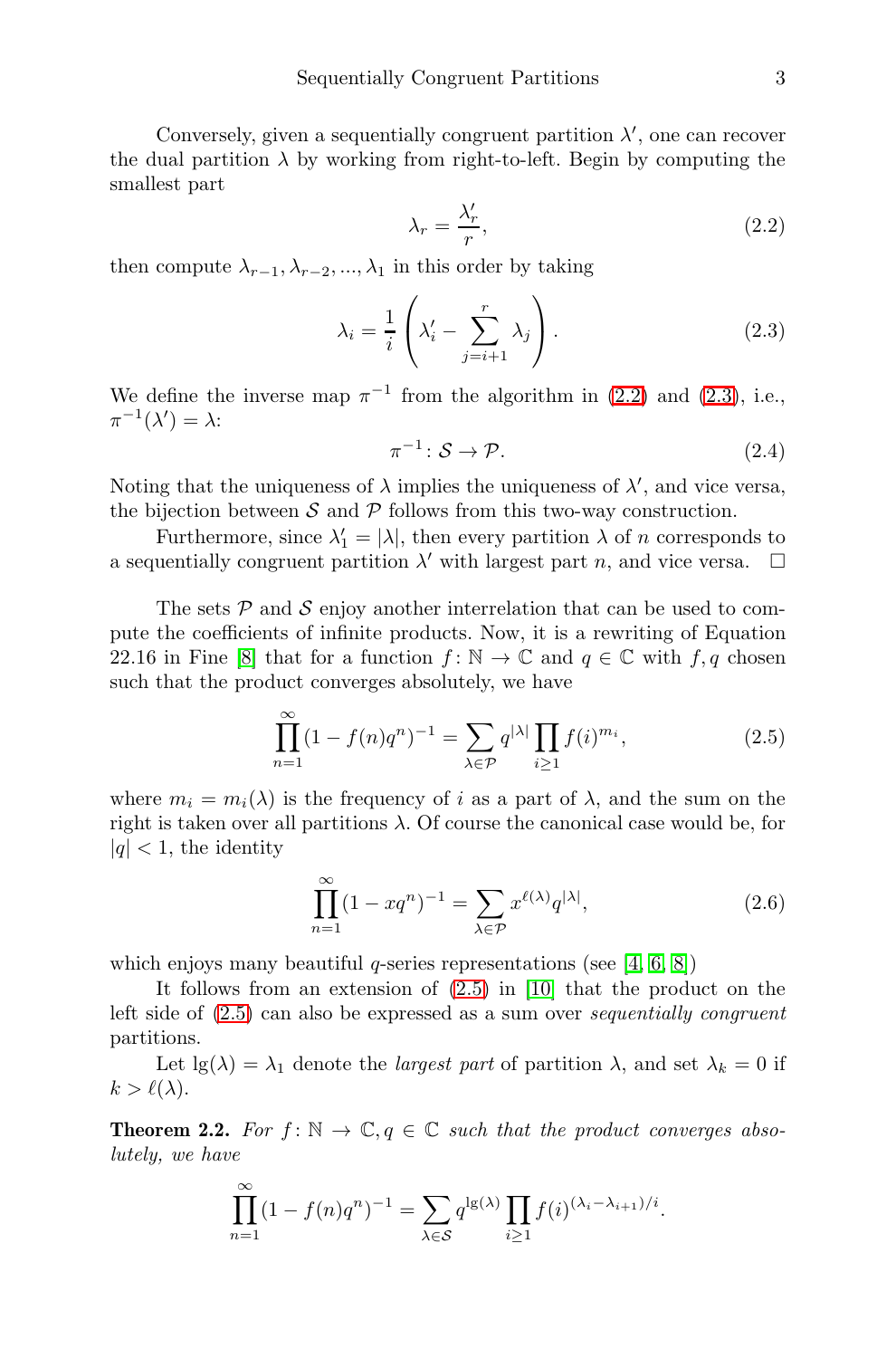*Proof of Theorem [2.2.](#page-2-3)* For  $j = 1, 2, 3, \dots$ , let  $\mathcal{P}_{T_j}$  denote partitions whose parts are all in some subset  $T_j \subseteq \mathbb{N}$ , with  $\emptyset \in \mathcal{P}_{T_j}$  for all j, and define  $f_j: T_j \to \mathbb{C}$ . To prove Theorem [2.2,](#page-2-3) we begin by recalling Corollary 2.9 of [\[10\]](#page-9-3) in the case that " $\pm$ " signs are set to minus:

$$
\prod_{j=1}^{n} \prod_{k_j \in T_j} (1 - f_j(k_j)q^{k_j})^{-1} = \sum_{k=0}^{\infty} c_k q^k,
$$

with the coefficients  $c_k$  given by the somewhat unwieldy  $(n-1)$ -tuple sum

$$
c_k = \sum_{k_2=0}^k \sum_{k_3=0}^{k_2} \cdots \sum_{k_n=0}^{k_{n-1}} \left( \sum_{\substack{\lambda \vdash k_n \\ \lambda \in \mathcal{P}_{T_n}}} \prod_{\lambda_i \in \lambda} f_n(\lambda_i) \right) \left( \sum_{\substack{\lambda \vdash (k_{n-1}-k_n) \\ \lambda \in \mathcal{P}_{T_{n-1}}}} \prod_{\lambda_i \in \lambda} f_{n-1}(\lambda_i) \right) \cdot \left( \sum_{\substack{\lambda \vdash (k_{n-1}-k_n) \\ \lambda \in \mathcal{P}_{T_{n-1}}}} \prod_{\lambda_i \in \lambda} f_1(\lambda_i) \right),
$$

$$
\times \left( \sum_{\substack{\lambda \vdash (k_{n-2}-k_{n-1}) \\ \lambda \in \mathcal{P}_{T_{n-2}}}} \prod_{\lambda_i \in \lambda} f_{n-2}(\lambda_i) \right) \cdot \cdot \left( \sum_{\substack{\lambda \vdash (k-k_2) \\ \lambda \in \mathcal{P}_{T_1}}} \prod_{\lambda_i \in \lambda} f_1(\lambda_i) \right),
$$

where " $\lambda \vdash r$ " indicates  $\lambda$  is a partition of r and the interior products are taken over the parts  $\lambda_i$  of each  $\lambda$ , which identity can be proved from [\(2.5\)](#page-2-2) by repeated application of the Cauchy product formula.

Now, for every  $j \in \mathbb{N}$  take  $T_j = \{j\}$  and fix  $f_j = f$ . In this case,  $\lambda \in \mathcal{P}_{T_j}$ means if  $\lambda \neq \emptyset$  that  $\lambda = (j, j, ..., j)$ , so we must have  $j|(k_j - k_{j+1})$  in any nonempty partition sum on the right side above. Then every summand comprising  $c_k$  vanishes unless all the  $k_i \leq k$  are parts of a sequentially congruent partition having length  $\leq n$ : each sum over partitions is empty (i.e., equal to zero) if j does not divide  $k_j - k_{j+1}$ ; is equal to 1 if  $k_j - k_{j+1} = 0$  as then  $\lambda = \emptyset$ and  $\prod_{\lambda_i \in \emptyset}$  is an empty product; or else has one term  $f(j)^{m_j} = f(j)^{(k_j - k_{j+1})/j}$ as there is exactly one  $\lambda = (j, j, ..., j)$  with  $|\lambda| = m_j j = k_j - k_{j+1} > 0$ . Finally, let  $n \to \infty$  so this argument encompasses partitions in S of unrestricted  $\Box$ 

Remark 2.3. We note that setting  $f = 1$ , then comparing equation [\(2.5\)](#page-2-2) to Theorem [2.2,](#page-2-3) gives another proof of Theorem [2.1:](#page-1-1) the sets  $\mathcal{S}_{\lg n}$  and  $\mathcal{P}_n$  (and thus, the sets  $S$  and  $\mathcal{P}$ ) have the same product generating function.

*Remark* 2.4. If we instead take every  $\pm$  equal to plus in Corollary 2.9 of [\[10\]](#page-9-3), similar arguments reveal there is also a bijection between partitions into *distinct* parts and the subset of  $S$  containing partitions into parts with differences  $\lambda_i - \lambda_{i+1} = i$  exactly.

## <span id="page-3-0"></span>3. Cyclic Sequentially Congruent Maps

Comparing Theorem [2.2](#page-2-3) with [\(2.5\)](#page-2-2) above, we have two formally differentlooking decompositions of the coefficients of  $\prod_{n\geq 1} (1-f(n)q^n)^{-1}$  as sums over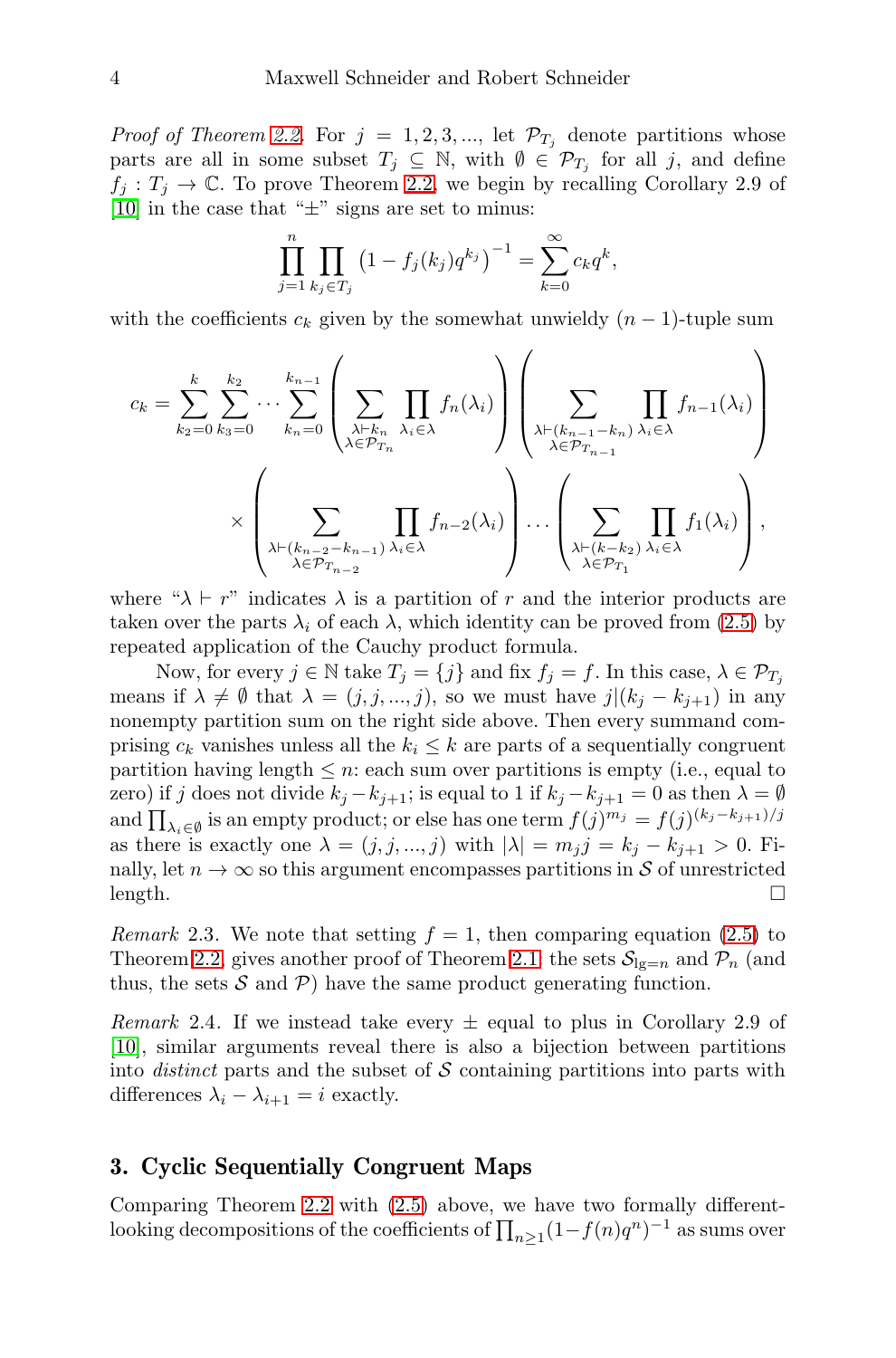partitions of the form  $\sum_{\lambda \in \mathcal{P}_n}$  and  $\sum_{\lambda \in \mathcal{S}_{lg=n}}$ , yet one observes the summands in each case consist of the same terms in different orders. Then one wonders: precisely which partition  $\gamma \in \mathcal{P}_n$  is such that

<span id="page-4-0"></span>
$$
\prod_{i\geq 1} f(i)^{(\phi_i - \phi_{i+1})/i} = \prod_{j\geq 1} f(j)^{m_j(\gamma)} \tag{3.1}
$$

for a given  $\phi \in \mathcal{S}_{\lg n}$ ? One observes that  $\gamma$  is generally not the same partition  $\lambda = \pi^{-1}(\phi)$  as in [\(2.4\)](#page-2-4).

Evidently the set S enjoys a second map to  $P$  (apart from  $\pi^{-1}$ ). Let

 $\sigma: \mathcal{S} \rightarrow \mathcal{P}$ 

denote this map. We can write  $\sigma$  down by comparing the forms of the products in [\(3.1\)](#page-4-0):

$$
\sigma(\phi) := (1^{\phi_1 - \phi_2} \ 2^{(\phi_2 - \phi_3)/2} \ 3^{(\phi_3 - \phi_4)/3} \dots) = \gamma \in \mathcal{P}_n,
$$

where  $\phi \in \mathcal{S}_{lg=n}$  as above. For example,  $\sigma(5,3,3) = (1^{5-3} 2^{(3-3)/2} 3^{(3-0)/3}) =$  $(3, 1, 1).$ 

Under this map we have  $\sigma(\mathcal{S}_{\ell=n}) = \mathcal{P}_n$ , thus the composite map is

$$
\sigma\circ\pi\colon\mathcal{P}_n\to\mathcal{P}_n,
$$

and, similarly, we have the map  $\pi \circ \sigma : \mathcal{S}_{\lg n} \to \mathcal{S}_{\lg n}$ .

A natural question to ask is: what kind of permutation structure arises as we alternately compose  $\pi, \sigma$ , that is, what if we apply  $\sigma \circ \pi \circ \sigma \circ \pi \circ \cdots \circ \sigma \circ \pi$ to a partition of n? For a concrete example, let's check by repeatedly applying  $\sigma \circ \pi \circ \cdots \circ \sigma \circ \pi$  to the partitions of  $n = 4$ :

$$
(4) \xrightarrow{\pi} (4) \xrightarrow{\sigma} (1, 1, 1, 1) \xrightarrow{\pi} (4, 4, 4, 4) \xrightarrow{\sigma} (4),
$$
  

$$
(3, 1) \xrightarrow{\pi} (4, 2) \xrightarrow{\sigma} (2, 1, 1) \xrightarrow{\pi} (4, 3, 3) \xrightarrow{\sigma} (3, 1),
$$
  

$$
(2, 2) \xrightarrow{\pi} (4, 4) \xrightarrow{\sigma} (2, 2),
$$
  

$$
(2, 1, 1) \xrightarrow{\pi} (4, 3, 3) \xrightarrow{\sigma} (3, 1) \xrightarrow{\pi} (4, 2) \xrightarrow{\sigma} (2, 1, 1),
$$
  

$$
(1, 1, 1, 1) \xrightarrow{\pi} (4, 4, 4, 4) \xrightarrow{\sigma} (4) \xrightarrow{\pi} (4) \xrightarrow{\sigma} (1, 1, 1, 1).
$$

There appears to be cyclic behavior of order 1 or 2; also evident is the following fact.

**Theorem 3.1.** The composite map  $\sigma \circ \pi : \mathcal{P}_n \to \mathcal{P}_n$  takes partitions to their conjugates.

Proof. If we write

$$
\lambda = (a_1^{m_{a_1}} a_2^{m_{a_2}} a_3^{m_{a_3}} \dots a_r^{m_{a_r}}), a_1 > a_2 > \dots > a_r \ge 1,
$$

then we can compute the parts and frequencies of the conjugate partition

$$
\lambda^*=(b_1^{m_{b_1}}b_2^{m_{b_2}}b_3^{m_{b_3}}\dots\,b_s^{m_{b_s}}),\ b_1>b_2>\dots>b_s\geq 1,
$$

directly from the parts and frequencies of  $\lambda$  by comparing the Ferrers-Young diagrams of  $\lambda, \lambda^*$ . The conjugate partition  $\lambda^*$  has largest part  $b_1$  given by

<span id="page-4-1"></span>
$$
b_1 = \ell(\lambda) = m_{a_1} + m_{a_2} + \dots + m_{a_r}
$$
, with  $m_{b_1}(\lambda^*) = a_r$ , (3.2)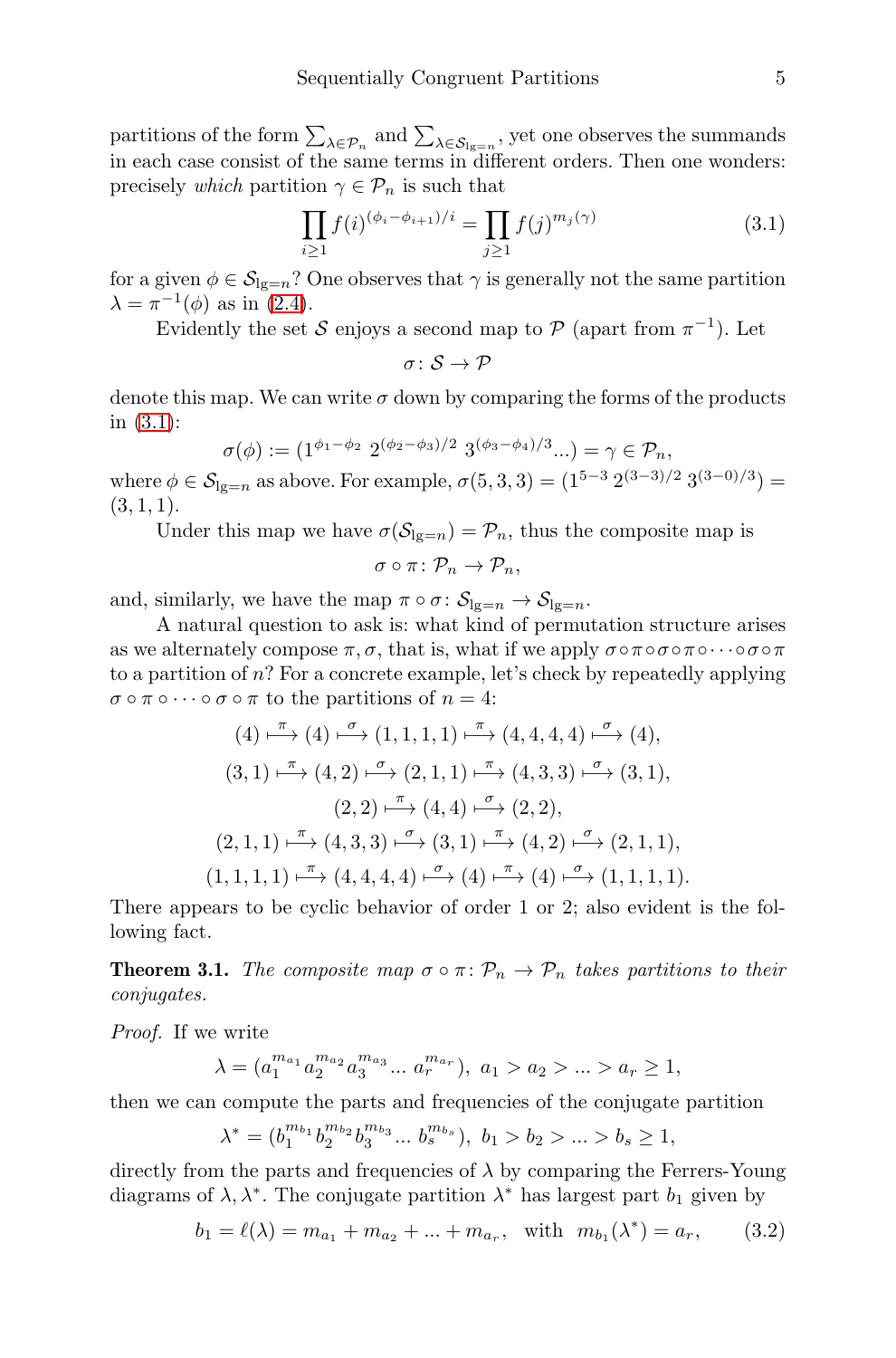and for  $1 \leq i \leq s$ , the parts and their frequencies are given by

<span id="page-5-0"></span>
$$
b_i = m_{a_1} + m_{a_2} + \dots + m_{a_{r-i+1}}, \quad m_{b_i}(\lambda^*) = a_{r-i+1} - a_{r-i+2}.\tag{3.3}
$$

Moreover, we have that  $s = r$ . The theorem results from using the definitions of the maps  $\pi$  and  $\sigma$ , keeping track of the parts in the transformation  $\lambda \mapsto$  $(\sigma \circ \pi)(\lambda)$ , then comparing the parts of  $(\sigma \circ \pi)(\lambda)$  with the parts of  $\lambda^*$  in [\(3.2\)](#page-4-1) and  $(3.3)$  above to see they are the same.

The preceding considerations also make explicit our observation above about cyclic orders.

**Corollary 3.2.** We have that  $(\sigma \circ \pi)(\lambda) = \lambda$  when  $\lambda$  is self-conjugate, and  $(\sigma \circ \pi)^2(\lambda) = \lambda$  holds for all  $\lambda \in \mathcal{P}$ . Likewise, for  $\phi$  sequentially congruent it is the case that  $(\pi \circ \sigma)(\phi) = \phi$  when  $\sigma(\phi)$  is self-conjugate, and  $(\pi \circ \sigma)^2(\phi) = \phi$ holds for all  $\phi \in \mathcal{S}$ .

Remark 3.3. Interestingly, the map  $\pi \circ \sigma : S_{\lg n} \to S_{\lg n}$  defines a duality analogous to conjugation in  $\mathcal{P}_n$ , that instead connects partitions  $\phi$  and  $(\pi \circ$  $\sigma$ )( $\phi$ ) in  $\mathcal{S}_{\mathbb{R}^n= n}$ . For instance, from the above examples, it is the case in  $\mathcal{P}_4$ that  $(2, 1, 1)$  and  $(3, 1) = (\sigma \circ \pi)(2, 1, 1)$  are conjugates, while on the same row,  $(4,3,3)$  and  $(4,2) = (\pi \circ \sigma)(4,3,3)$  are paired under this new, analogous duality in  $S_{\lg=4}$ .

## <span id="page-5-4"></span>4. Frequency Congruent Partitions and Infinite Families of Bijections

The conjugates of sequentially congruent partitions are themselves interesting combinatorial objects.

<span id="page-5-2"></span>**Theorem 4.1.** A sequentially congruent partition  $\phi$  is mapped by conjugation to a partition  $\phi^*$  whose frequencies  $m_i = m_i(\phi^*)$  obey the congruence condition

$$
m_i \equiv 0 \pmod{i}.
$$

Conversely, any partition with parts obeying this congruence condition has a sequentially congruent partition as its conjugate.

Proof. The theorem is immediate by conjugation of the relevant Young diagrams.  $\Box$ 

Let us codify the objects highlighted in the preceding theorem.

**Definition 4.2.** We define a partition to be *frequency congruent* if it has the property that each part divides its frequency<sup>[1](#page-5-1)</sup>.

Then Theorem [4.1](#page-5-2) implies the following result.

<span id="page-5-3"></span>Corollary 4.3. Frequency congruent partitions of length n are in bijection with the partitions of n, viz.

 $\#\{\lambda \in \mathcal{P} : \ell(\lambda) = n, i | m_i(\lambda)\} = p(n).$ 

<span id="page-5-1"></span><sup>1</sup>As in Theorem [4.1](#page-5-2)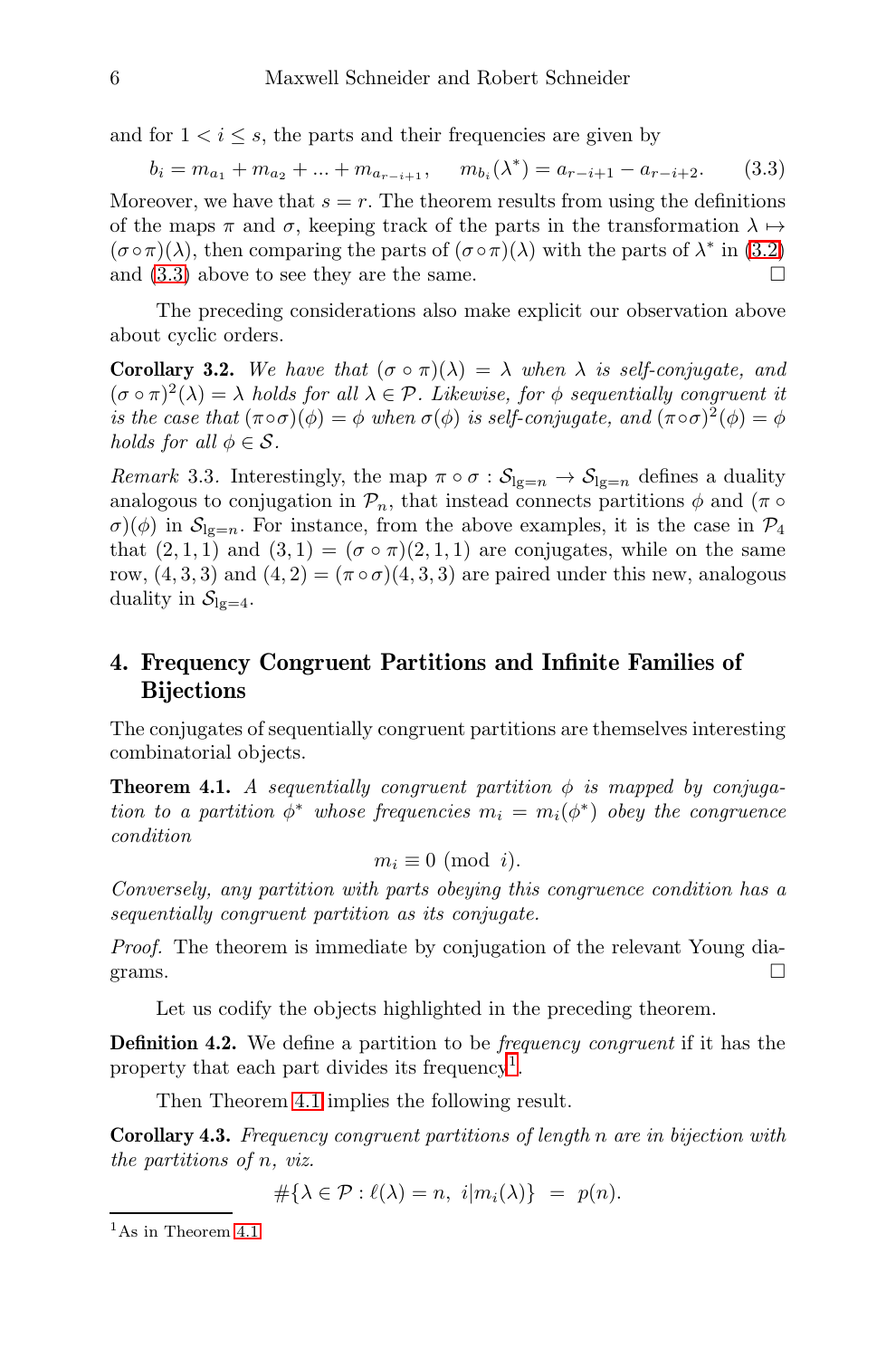Proof. This statement follows from Theorem [4.1](#page-5-2) together with Theorem [2.1.](#page-1-1) For a combinatorial proof, take any partition  $\lambda = (1^{m_1}2^{m_2}3^{m_3}...i^{m_i}...)$ of n, and multiply each  $m_i$  by i to yield a frequency congruent partition  $(1^{m_1}2^{2m_2}3^{3m_3}...i^{im_i}...)$  with length  $m_1 + 2m_2 + 3m_3 + ... = |\lambda| = n$ . Conversely, by the same principle, divide the frequency of each part of a length- $n$ frequency congruent partition by the part itself for a partition of  $n$ .

Alternatively, we can prove the bijection using generating functions. For  $|x| < 1, |q| < 1$ , consider the following identities in light of [\(2.5\)](#page-2-2) and [\(2.6\)](#page-2-5):

$$
\begin{split} & \prod_{n=1}^{\infty} \frac{1}{1-x^nq^{n^2}} \\ &= \ (1+x^1q^1+x^2q^{1+1}+x^3q^{1+1+1}+\ldots) \\ & \times (1+x^2q^{2+2}+x^4q^{2+2+2+2}+x^6q^{2+2+2+2+2+2}+\ldots) \\ & \times (1+x^3q^{3+3+3}+x^6q^{3+3+3+3+3+3}+x^9q^{3+3+3+3+3+3+3+3}+\ldots) \times \cdots \\ &= \sum_{\substack{\lambda \in \mathcal{P} \\ i|m_i(\lambda)}} x^{\ell(\lambda)}q^{|\lambda|} = \sum_{n=0}^{\infty} x^n \sum_{\substack{\ell(\lambda)=n \\ i|m_i(\lambda)}} q^{|\lambda|}, \end{split}
$$

where the final two (absolutely convergent) sums are taken over frequency congruent partitions.

To count the number of frequency congruent partitions of length  $n$ , let  $q \rightarrow 1$  from within the unit the circle in the right-most series above, noting in the limit we still have convergence since  $|x| < 1$ . Then by comparison with the product side of the generating function, the resulting coefficient of  $x^n$  is equal to  $p(n)$  by Euler's identity (see [\[4\]](#page-9-0)).

Remark 4.4. We note that the generating function proof above provides (by conjugation) another proof that  $\#\mathcal{S}_{\lg n} = p(n)$ .

Indeed, the steps of the preceding proof suggest a highly general frequency congruence phenomenon yielding infinite families of partition bijections.

As before, let  $\mathcal{P}_T \subseteq \mathcal{P}$  be the set of partitions (including  $\emptyset$ ) with parts from  $T = \{t_1, t_2, t_3, ...\} \subseteq \mathbb{N}$ ; we allow  $\mathcal{P}_T$  to also denote partitions with parts from a sequence T of natural numbers if they are distinct. Let  $p_T(n)$ denote the number of partitions of  $n \geq 0$  in  $\mathcal{P}_T$ . Moreover, for a sequence  $S = (s_1, s_2, s_3, \ldots)$  of natural numbers, define

$$
\mathcal{P}_T(S) := \{ \lambda \in \mathcal{P}_T : s_i | m_{t_i} \},
$$

and let  $\mathcal{P}_T(S, n)$  denote partitions in  $\mathcal{P}_T(S)$  of length n. Thus  $\mathcal{P}_N((1, 1, 1, ...)$  $= \mathcal{P}$  and  $\#P_{\mathbb{N}}((1,1,1,\ldots), n) = p(n)$ . Then we have the following.

<span id="page-6-0"></span>**Theorem 4.5.** Let  $|x| < 1, |q| < 1$ . For a sequence  $A = (a_1, a_2, a_3, ...)$  of natural numbers and subset  $B = \{b_1, b_2, b_3, ...\} \subseteq \mathbb{N}$ , we have

$$
\prod_{n=1}^{\infty} \frac{1}{1 - x^{a_n} q^{a_n b_n}} = \sum_{\lambda \in \mathcal{P}_B(A)} x^{\ell(\lambda)} q^{|\lambda|} = \sum_{n=0}^{\infty} x^n \sum_{\lambda \in \mathcal{P}_B(A,n)} q^{|\lambda|}.
$$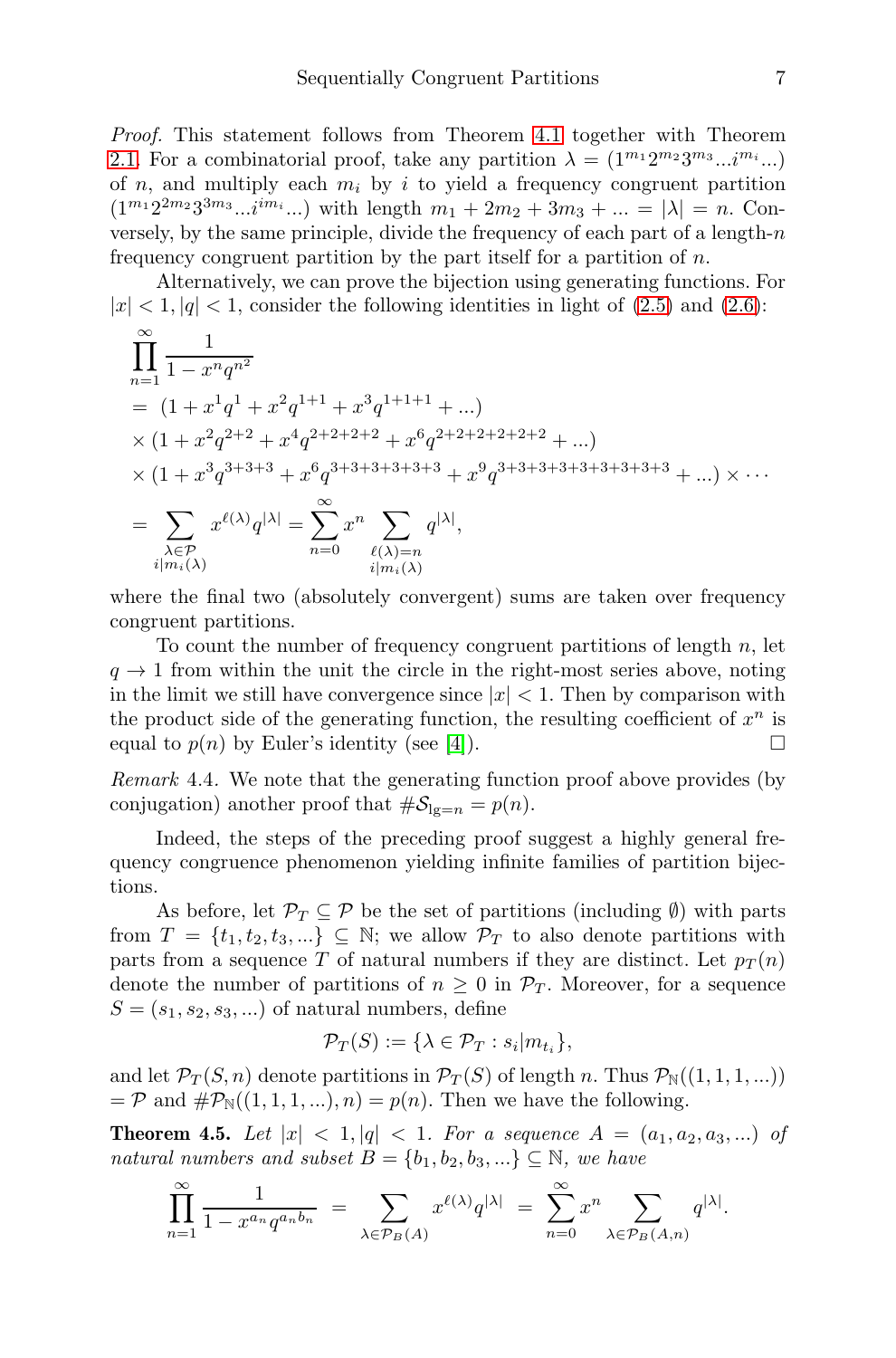If the  $a_i \in A$  are distinct then the sets  $\mathcal{P}_A$  and  $\mathcal{P}_B(A)$  are in bijection, and

$$
\# \mathcal{P}_B(A,n) = p_A(n).
$$

We note that equation [\(2.6\)](#page-2-5) represents the case  $a_i = 1, b_i = i$ , and the generating function in the proof of Corollary [4.3](#page-5-3) is the case  $a_i = b_i = i$ .

*Proof.* For the first identity, much as in the proof of Corollary [4.3,](#page-5-3) for  $|x|$  $1, |q| < 1$ , rewrite the infinite product on the left side of Theorem [4.5](#page-6-0) as a product of geometric series:

$$
\prod_{n=1}^{\infty} \left( 1 + x^{a_n} q^{b_n + b_n + \dots + b_n} + x^{2a_n} q^{b_n + \dots + b_n} + x^{3a_n} q^{b_n + \dots + b_n} + \dots \right),
$$

where in each term  $x^{ia_n}q^{b_n+\ldots+b_n}$  there are  $ia_n$  repetitions of  $b_n$  in the exponent of q. Expanding the product immediately gives the first equality, and collecting coefficients of  $x^n$  gives the right-most equality.

To prove the second identity in the theorem, just as in the proof of Corollary [4.3,](#page-5-3) let  $q \to 1$  from within the unit circle in the right-most summation of the first identity. But if the  $a_i$  are distinct the infinite product becomes

$$
\prod_{n=1}^{\infty} \frac{1}{1 - x^{a_n}} = \prod_{n \in A} \frac{1}{1 - x^n} = \sum_{n=0}^{\infty} p_A(n) x^n.
$$

Equating coefficients of  $x^n$  completes the proof.

One can also prove the second identity by mapping every partition  $(a_1^{m_{a_1}}a_2^{m_{a_2}}a_3^{m_{a_3}}...) \in \mathcal{P}_A$  of size n (noting these  $a_i$  are not necessarily in increasing order) to partition  $(b_1^{a_1m_{a_1}}b_2^{a_2m_{a_2}}b_3^{a_3m_{a_3}}...) \in \mathcal{P}_B(A,n)$  and, conversely, mapping each  $(b_1^{a_1n_1}b_2^{a_2n_2}b_3^{a_3n_3}...)\in \mathcal{P}_B(A,n)$  $(b_1^{a_1n_1}b_2^{a_2n_2}b_3^{a_3n_3}...)\in \mathcal{P}_B(A,n)$  $(b_1^{a_1n_1}b_2^{a_2n_2}b_3^{a_3n_3}...)\in \mathcal{P}_B(A,n)$  to  $(a_1^{n_1}a_2^{n_2}a_3^{n_3}...).$ <sup>2</sup>  $\Box$ 

Observe that in the above notation, frequency congruent partitions represent the set  $\mathcal{P}_{\mathbb{N}}((1,2,3,4,...))$ . Recalling that the conjugates of frequency congruent partitions are sequentially congruent, then the set  $\mathcal{S}_{B}(A)$  of conjugates of partitions in  $\mathcal{P}_B(A)$  is evidently an analog of the set S. For example, for  $B = \mathbb{N}$  and sequence A, the conjugates of the set of partitions  $\mathcal{P}_{\mathbb{N}}(A)$  such that  $a_i$  divides  $m_i$  have a nice sequential congruence property:

$$
S_{\mathbb{N}}(A) = \{ \lambda \in \mathcal{P} : \lambda_i \equiv \lambda_{i+1} \pmod{a_i} \}.
$$
 (4.1)

We conjecture there are bijective maps in this extended regime analogous to those in Sections [2](#page-1-2) and [3](#page-3-0) above; however, they alternate between  $P_A$  and  $\mathcal{S}_{B}(A)$  under composition instead of between  $\mathcal{P}$  and  $\mathcal{S}$ .

*Remark* 4.6. For  $T \subseteq \mathbb{N}$  and  $f, g: T \to \mathbb{C}$ , two-variable generating functions of the general form  $\prod_{n\in\mathcal{I}}(1-x^{f(n)}q^{g(n)})^{-1}$  used in this section are flexible analytic and combinatorial objects (see [\[4,](#page-9-0) [8\]](#page-9-1)). We note if  $0 < x < e^{-1}$ ,  $|q| <$ 

<span id="page-7-0"></span><sup>2</sup>There is a resemblance here to maps generating other classes of partitions with nontrivial weightings on the frequencies, e.g. see [\[1,](#page-9-4) [5,](#page-9-5) [7\]](#page-9-6) regarding identities of Capparelli and Primc.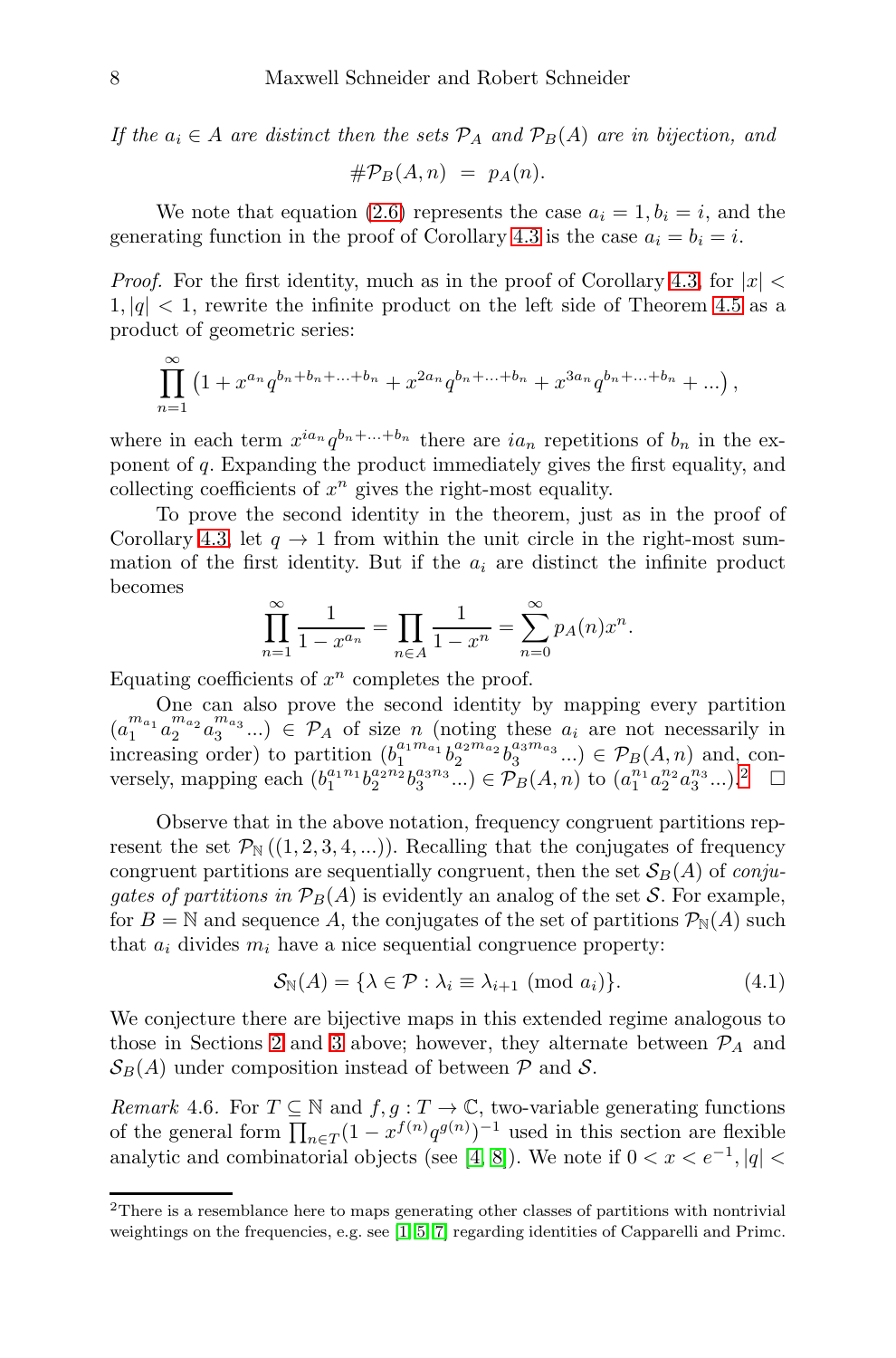$1, 1 \notin T$ , taking  $f(n) = \log n$  and letting  $q \to 1$  as we did above yields a class of "partition zeta functions" studied in [\[9,](#page-9-7) [10\]](#page-9-3):

$$
\lim_{q \to 1} \prod_{n \in T} (1 - x^{\log n} q^{g(n)})^{-1} = \prod_{n \in T} (1 - n^{\log x})^{-1} = \sum_{\lambda \in \mathcal{P}_T} N(\lambda)^{-s},
$$

where  $s := -\log x$ , thus  $s > 1$  for convergence, and  $N(\lambda) := \prod_{\lambda_i \in \lambda} \lambda_i$ . (By the same token, one may rewrite the Riemann zeta function as  $\zeta(s)$  =  $\zeta(-\log x) = \sum_{n=1}^{\infty} x^{\log n}$ .)

### 5. Further Thoughts: Partition Ideals

In a series of papers in the 1970s (e.g. see [\[2,](#page-9-8) [3\]](#page-9-9)), G. E. Andrews developed a theory of partition ideals which uses ideas from lattice theory to unify and extend many classical results on generating functions and partition bijections, summarized in Chapter 8 of [\[4\]](#page-9-0).

<span id="page-8-0"></span>**Definition 5.1.** A partition ideal is a subset  $\mathcal{C} \subseteq \mathcal{P}$  with the property that if any parts are deleted from a partition in  $\mathcal{C}$ , the resulting partition is an element of  $\mathcal C$  as well.

Remark 5.2. We note Andrews's definition is stated in terms of frequencies.

For example, partitions into distinct parts form a partition ideal. Andrews identifies relations between partition ideals which break the set  $\mathcal{P}$  into algebraic subclasses.

<span id="page-8-3"></span>**Definition 5.3.** We say two partition ideals  $\mathcal{C}, \mathcal{C}'$  are equivalent and write  $\mathcal{C} \sim \mathcal{C}'$  if  $\#\{\lambda \in \mathcal{C} : |\lambda| = n\} = \#\{\lambda \in \mathcal{C}' : |\lambda| = n\}$  for all  $n \geq 1$ .

Andrews carries out the study of equivalences where one subset  $\mathcal C$  is a partition ideal of "order one" in great detail (see [\[4\]](#page-9-0) for specifics). These are "nice" subsets of  $\mathcal P$  including many of interest classically, e.g., partitions into distinct parts form a partition ideal of order one. Sets  $P_A, P_B$  as in Theorem [4.5](#page-6-0) are also partition ideals of order one. Naturally, then, one wonders if Andrews's theory extends in some way to sets like  $\mathcal{P}_B(A)$ .

A moment's thought convinces one that such sets are not generally partition ideals. However, they do enjoy a tantalizing "quasi-ideal" property: If  $a_i$  copies (or a multiple thereof) of any part  $b_i$  are deleted from a partition in  $\mathcal{P}_B(A)$ , the resulting partition is an element of  $\mathcal{P}_B(A)$  as well.

This feels like a refinement of Definition [5.1.](#page-8-0) Furthermore, if the  $a_i$  in the sequence  $A$  of distinct terms are rearranged to form a new sequence  $A'$ (the same terms in a different order), clearly  $p_{A'}(n) = p_A(n)$  even though  $\mathcal{P}_B(A') \neq \mathcal{P}_B(A)$ ; thus Theorem [4.5](#page-6-0) gives

<span id="page-8-1"></span>
$$
\# \mathcal{P}_B(A, n) = \# \mathcal{P}_B(A', n). \tag{5.1}
$$

Similarly, noting  $B$  is arbitrary in Theorem [4.5](#page-6-0) and could be replaced by another subset  $B' \subseteq \mathbb{N}$  without changing the right side of the second identity, then

<span id="page-8-2"></span>
$$
\# \mathcal{P}_B(A, n) = \# \mathcal{P}_{B'}(A, n). \tag{5.2}
$$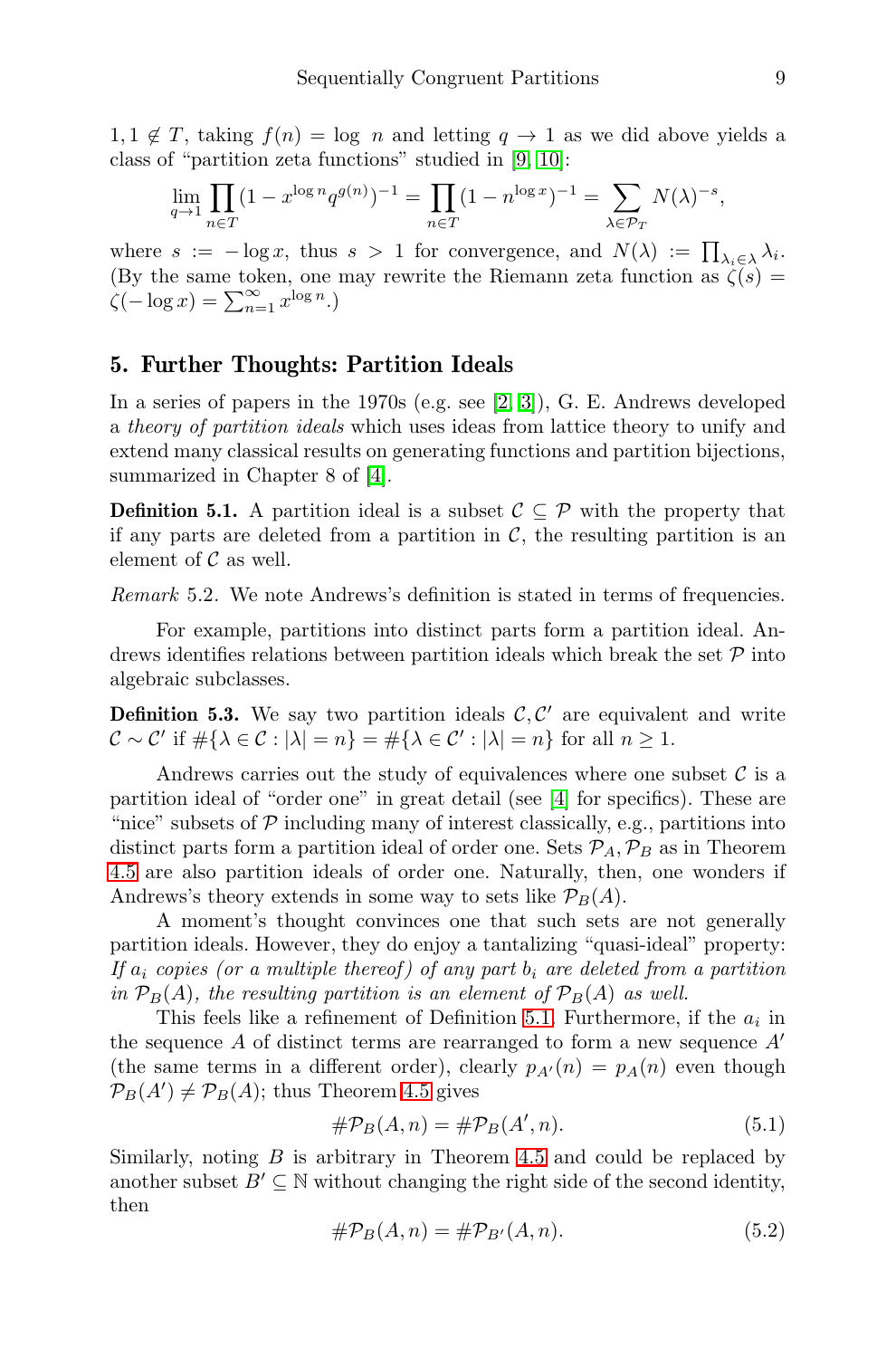In light of the correspondence between length-n partitions in  $\mathcal{P}_B(A)$  and sizen partitions in  $\mathcal{P}_A$ , equations [\(5.1\)](#page-8-1) and [\(5.2\)](#page-8-2) feel similar to partition ideal equivalence in Definition [5.3.](#page-8-3)

Moreover, the two-variable generating functions in Section [4](#page-5-4) are of a similar shape to Andrews's formulas for "linked partition ideals" in Chapter 8.4 of [\[4\]](#page-9-0). Are there maps between these schemes? If subsets of partitions such as  $\mathcal{P}_B(A)$  are analogous to partition ideals, do there exist closely-related subsets analogous to equivalent ideals in Andrews's theory? Conversely, might cyclic maps like those in Section [3](#page-3-0) exist between equivalent partition ideals?

#### Acknowledgment

The authors are grateful to the organizers of the Combinatory Analysis 2018 conference and the editors of these proceedings, and to the anonymous referee for many useful comments and references. Furthermore, the second author would like to thank George E. Andrews and Andrew V. Sills for conversations that informed this work.

## <span id="page-9-4"></span>References

- [1] K. Alladi, G. E. Andrews, and B. Gordon. "Refinements and generalizations of Capparelli's conjecture on partitions." J. Algebra 174 (1995): 636-658.
- <span id="page-9-8"></span>[2] G. E. Andrews. "Partition identities." Advances in Mathematics 9.1 (1972): 10- 51.
- <span id="page-9-9"></span>[3] G. E. Andrews. "Partition ideals of order 1, the Rogers-Ramanujan identities and computers." Groupe d'Etude d'Algebre, 1re Annee 76 (1975).
- <span id="page-9-0"></span>[4] G. E. Andrews. The Theory of Partitions, Encyclopedia of Mathematics and its Applications, vol. 2, Addison–Wesley, Reading, MA, 1976. Reissued, Cambridge University Press, 1998.
- <span id="page-9-5"></span>[5] A. Berkovich, and A. K. Uncu. "A new companion to Capparelli's identities." Advances in Applied Mathematics 71 (2015): 125-137.
- <span id="page-9-2"></span>[6] B. C. Berndt. Number Theory in the Spirit of Ramanujan. American Mathematical Soc., 2006.
- <span id="page-9-6"></span>[7] J. Dousse. "On partition identities of Capparelli and Primc." arXiv preprint [arXiv:1811.02251](http://arxiv.org/abs/1811.02251) (2018).
- <span id="page-9-1"></span>[8] N. J. Fine. Basic Hypergeometric Series and Applications. Mathematical Surveys and Monographs, 27, American Mathematical Society, 1988.
- <span id="page-9-7"></span>[9] K. Ono, L. Rolen, and R. Schneider. "Explorations in the theory of partition zeta functions." Exploring the Riemann Zeta Function. Springer, Cham, 2017, 223-264.
- <span id="page-9-3"></span>[10] R. Schneider. "Partition zeta functions." Research in Number Theory 2.1 (2016): 9.